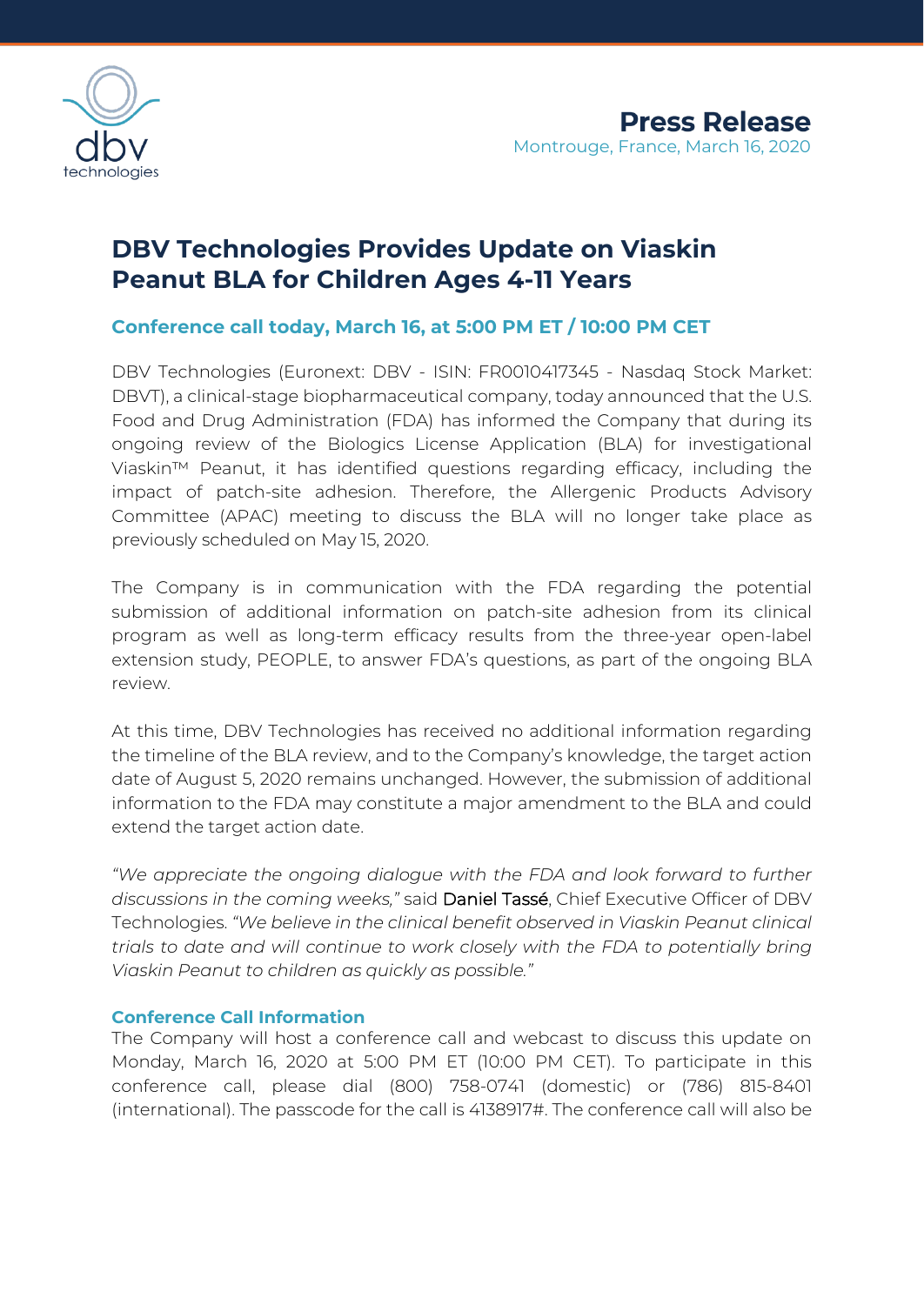

webcast live on DBV's website, [www.dbv-technologies.com,](http://www.dbv-technologies.com/) under the Investor Relations & Media section and will be archived there for 30 days.

#### About DBV Technologies

DBV Technologies is developing Viaskin®, an investigational proprietary technology platform with broad potential applications in immunotherapy. Viaskin is based on epicutaneous immunotherapy, or EPIT™, DBV's method of delivering biologically active compounds to the immune system through intact skin. With this new class of non-invasive product candidates, the Company is dedicated to safely transforming the care of food allergic patients. DBV's food allergies programs include ongoing clinical trials of Viaskin Peanut and Viaskin Milk, and preclinical development of Viaskin Egg. DBV is also pursuing a human proof-of-concept clinical trial of Viaskin Milk for the treatment of Eosinophilic Esophagitis, and exploring potential applications of its platform in vaccines and other immune diseases. DBV Technologies has global headquarters in Montrouge, France and offices in Bagneux, France, and North American operations in Summit, NJ and New York, NY. The Company's ordinary shares are traded on segment B of Euronext Paris (Ticker: DBV, ISIN code: FR0010417345), part of the SBF120 index, and the Company's ADSs (each representing one-half of one ordinary share) are traded on the Nasdaq Global Select Market (Ticker: DBVT).

#### Forward Looking Statements

This press release may contain forward-looking statements and estimates, including statements regarding the potential of Viaskin™ Peanut as a treatment for peanut-allergic children and the Company's regulatory plans regarding Viaskin Peanut, including the Company's planned interactions with the FDA and the target action date for the Company's BLA. These forward-looking statements and estimates are not promises or guarantees and involve substantial risks and uncertainties. At this stage, the products of the Company have not been authorized for sale in any country. Among the factors that could cause actual results to differ materially from those described or projected herein include uncertainties associated generally with research and development, clinical trials and related regulatory reviews and approvals. Furthermore, the timing of any action by the FDA and possible regulatory paths forward cannot be guaranteed. A further list and description of these risks, uncertainties and other risks can be found in the Company's regulatory filings with the French Autorité des Marchés Financiers, the Company's Securities and Exchange Commission filings and reports, including in the Company's Annual Report on Form 20-F for the year ended December 31, 2018 and future filings and reports by the Company. Existing and prospective investors are cautioned not to place undue reliance on these forwardlooking statements and estimates, which speak only as of the date hereof. Other than as required by applicable law, DBV Technologies undertakes no obligation to update or revise the information contained in this Press Release.